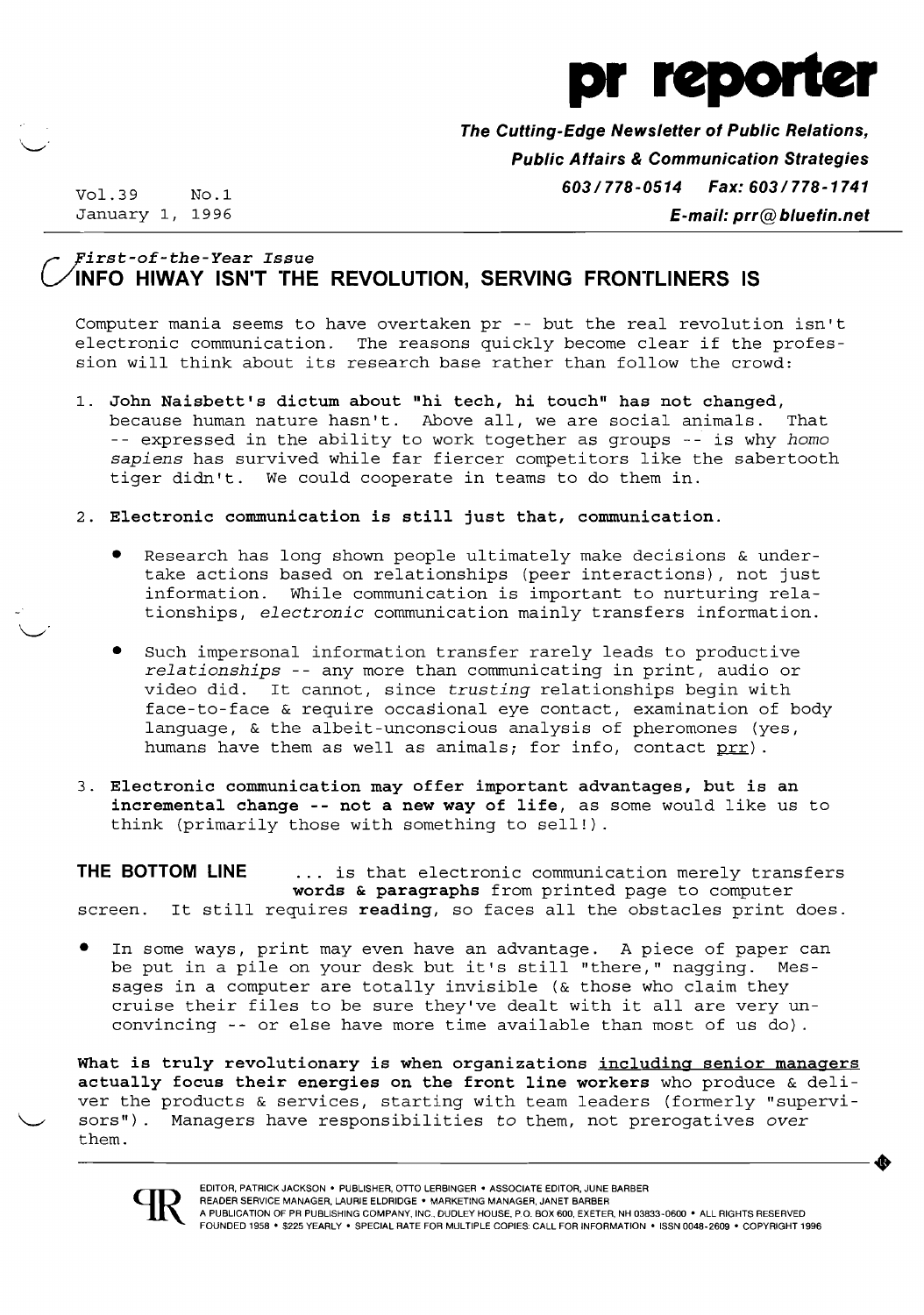## **WHY CHANGE BEGINS WITH THE NEW MANAGERIAL PARADIGM**

The attention is going to glitzy, global electronic toys, but the problem to be solved remains inside the organization -- employee & managerial communication & productive relationships.

- 1. Significant research & review of case after case suggests the Quality movement, re-engineering, downsizing et al have in final analysis been top-down programs which -- if they've succeeded at all -- have existed & been supported primarily at senior management level.
- 2. But managers are a tax on production. They don't themselves produce anything. Frontline workers do that -- the folks who make, design, sell, deliver the product or service.
- 3. The "management" level that matters is the team leader (formerly "supervisor") at this frontline level.

**Everyone else in the organization exists to support them.** 

### **SUPPORTING RESEARCH SHOWS WHY ONLY THIS APPROACH WILL WORK**

- 1. Loyalty Studies. Most workers are loyal first to their work unit, imme**diate colleagues & team leader.** Billings' & Becker's study (prr 2/28/94) found this local commitment often more powerful than commitment to the overall organization, since that is vague in behavioral terms. Other studies suggest commitment to, say, GM, GE, the Army, the University is really only shorthand anyway for commitment to one's own portion of the whole.
- 2. **The Pelz Effect.** In their book *Communicating Change* -- one of the most sensible pr books in years -- the Larkins reminded practitioners of 1952 research that is particularly relevant today. Pelz set out to discover what managerial style was most effective for first-line supervisors with their employees. What he found was a force far stronger than any style:

**The defining factor in whether workers have confidence in & will follow a supervisor is whether** s/he **is plugged in, has a voice in decisions, is listened to by senior managers.** 

Subsequent studies show working for such "powerful" supervisors increases:  $\vert$  It's like the Army, where the

- 
- B. *desire* for communication with him or her
- 
- 3. **Communications Research Findings.**  Virtually every organizational or industry study ever done finds employees' preferred source of need-toknow, and even nice-to-know, info is their immediate supervisor/team leader. Most recent TPFC/IABC study rates this at 90%, and the #2

**leaders that really matter are**  A. *trust* in the supervisor<br>B. *desire* for communication with the sergeants. They run the him or her the tv cameras, in a symbolic<br>C. belief that the info they im-<br>charade -- but the sergeants belief that the info they im-<br>part is accurate<br>the troops that took the beach! the troops that took the beach!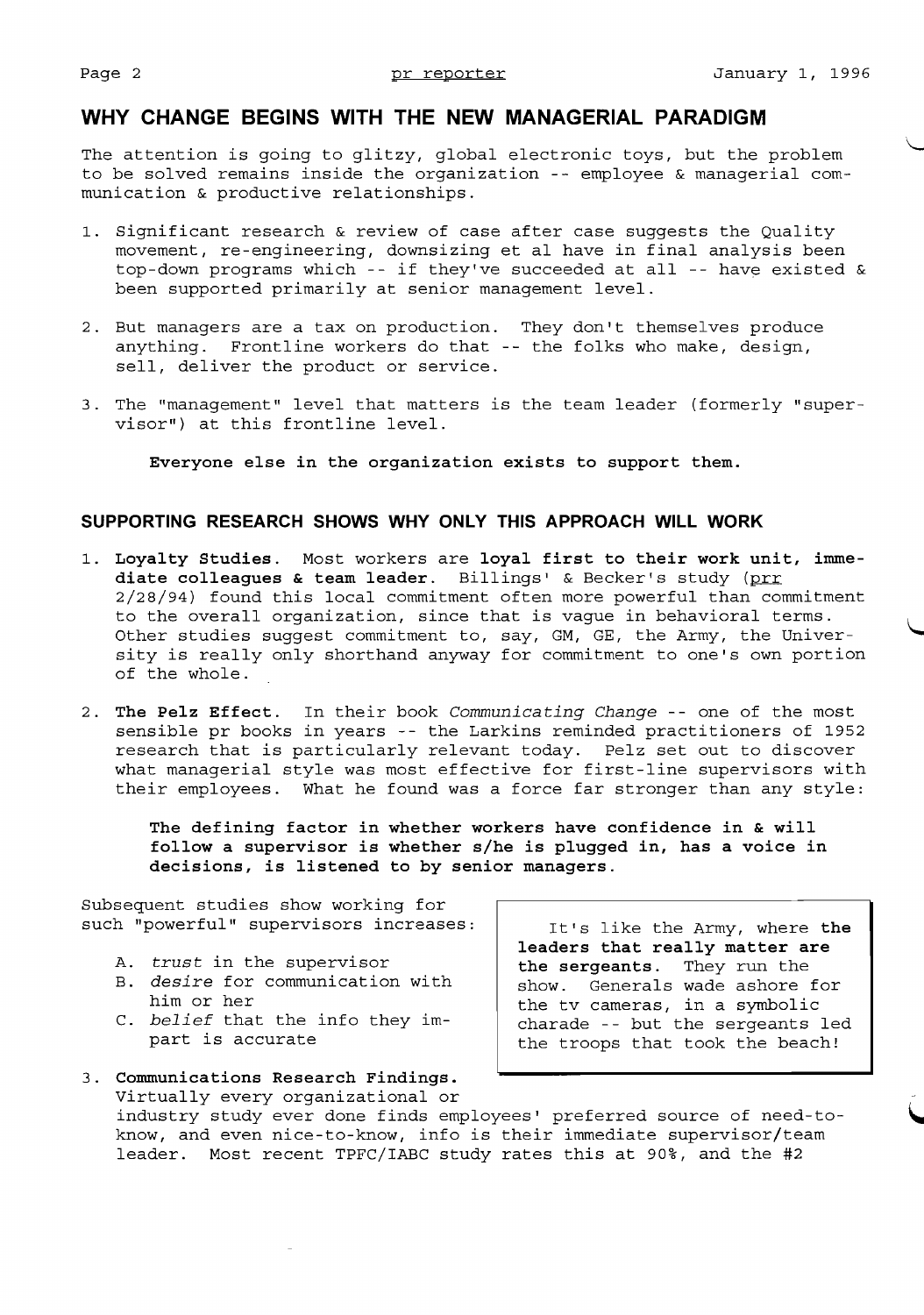preference, small group meetings, at 59% -- to point up the primacy of face-to-face communication with supervisors. (For a research summary of face-to-face benefits, ask prr for "JJ&W's report")

**RESULTING STRATEGY** is clear. Senior managers must be servant-leaders of frontline managers & their teams -- not their "bosses" or perk-laden "superiors." Yet who would deny that, in the majority of org'ns, despite all the "programs" & rhetoric, the old hierarchical system still reigns.

# r--------**THE NEW MANAGERIAL PARADIGM**

Until now, managers & supervisors were selected primarily for their skill & knowledge in the work their unit performed

with workers empowered & accountable, this is no longer necessary. In fact, it's counterproductive

Checking up on work done by others is obsolete, so managers/supervisors are now **team leaders**  ...with a new focus

### - NEW FOCUS IS AN INTERNAL COMMUNICATIONS STRATEGY  $\,$  -

If communication is what binds a group of people together & makes them into a producing organization

And if face-to-face is what employees want -- primarily from their immediate team leaders

Then the first & foremost role of all "managers" is to be communication centers

# ,-------- **NEW PARADIGM REQUIRES A NEW EMPHASIS**

1. 3-way communica- | 2. Coach, trainer, | 3. Conflict manager down, laterally

tion channel: up, champion, cheerleader **(not** resolver)

### **The number 1 opportunity for practitioners is therefore:**

- showing top managers how **their own interests** are better satisfied
- by treating frontliners as their **customers,** not "my people."

**A CASE PERSPECTIVE:** One suspects at least a reason Bob Allen split AT&T was the possibly insoluble difficulty of getting 317,000 employees around the globe connected -- as he was known to feel internal relations/communication was one of the company's biggest challenges.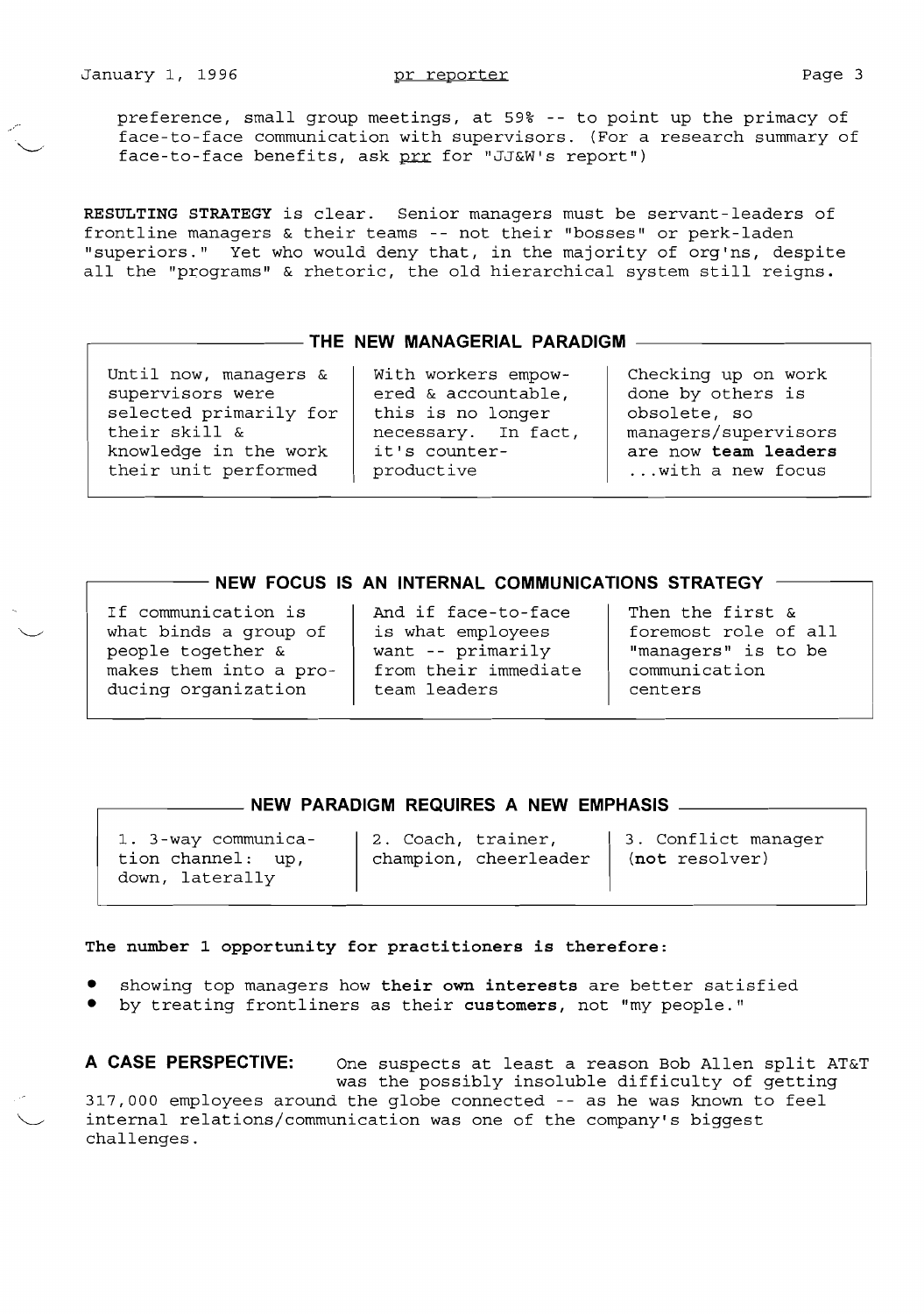- Won't e-mail, the net, the web solve this?
- Can it? Does it capture the new managerial paradigm, worker loyalty,  $\&$ the Pelz effect? Or is it just an electronic version of the company publication, the memo system, the bullboard?

## **IS MELTDOWN COMING FROM UNMOTIVATED, UNREWARDED WORKERS?**

Managers admit they are unable to engage them. And pr/internal communication deserves some of the blame, finds a survey of 611 managers & 905 workers by Kepner-Tregoe mgmt consultants. Workers & managers agree employee morale is the *lowest* company priority out of 8 listed on the questionnaire. Both agree on the top priority: customer service. Other findings:

- Out of Touch. Only 37% of workers feel supervisors know what motivates them to do their best work; but 44% of mgrs say supvrs do know.
- **Recognition is Major Barrier.** 96% of workers get a lot of satisfaction out of knowing they've done a good job. But when they do a job well, only 40% say they are rewarded or **"Unless things change in how**  recognized by their supvr/mgr. **we manage people,** we may be say they reward or recognize work-  $\begin{vmatrix} \text{Age'} & \text{in which once profitable} \\ \text{companies remain frozen in} \end{vmatrix}$ ers for jobs done well. *"Unless this issue is addressed, the goal* place, unable to capitalize on<br>of achieving a high-performance and new opportunities to grow their *of achieving a high-performance*<br>workplace will remain *workplace will remain* businesses," says T. Quinn

headed for a performance 'Ice Spitzer, pres.

Don't Feel Valued. Not surprising with the reengineering movement, over 40% of employees say their company does not value them as individuals. Only half as many managers (21%) believe their companies do not value employees as individuals. A large gap is evident between the perceptions of employees & managers here.

- Flow of Information Gets Very Low Marks From Workers. Either they aren't given the info, or it's not presented in a useful fashion:
	- a) 33% say they don't receive info on the *production performance* of their site. Of those who do, 74% say it's "not at all" or only "somewhat" useful.
	- b) Info on site's *financial performance* is never received by 40%; 76% of those who do get it find it "not at all" or only "somewhat" useful.
	- c) 20% never receive info on *how the company* as a *whole is doing;* 73% of those who do feel it is "not at all" or only "somewhat" useful.
- Managers Confirm Workers' Responses About Flow of Info:
	- a) 16% say site's production info was never transmitted to employees; of those who did send info, 74% say it was "not at all" or only "somewhat" useful to workers.
	- b) 27% say financial info was never given to workers; 84% said when given it was "not at all" or only "somewhat" useful.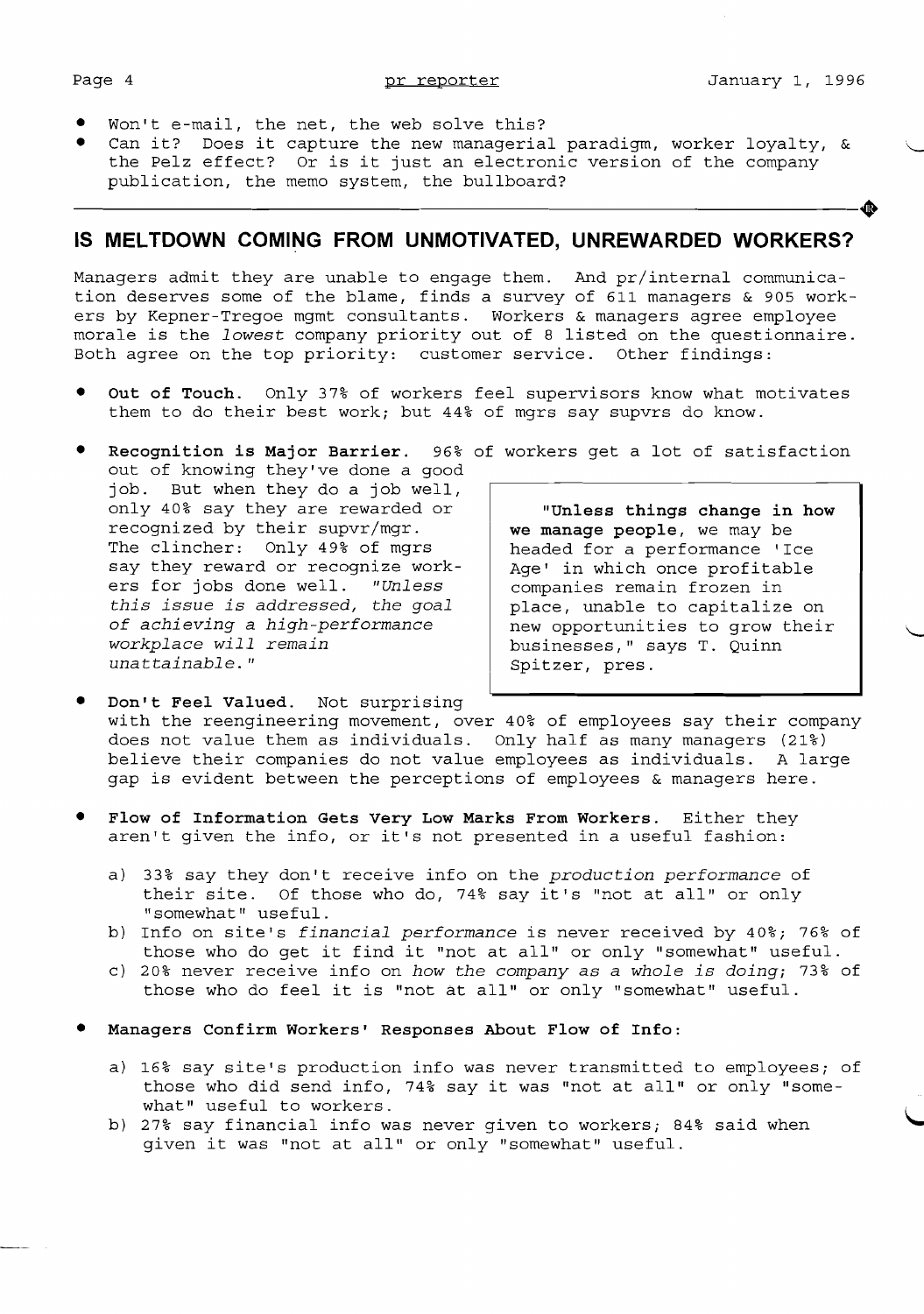c) 11% said info on the company as a whole was never given; 80% say info was "not at all" or only "somewhat" useful when given to workers.

(More from Kepner-Tregoe, P.O. Box 704, Princeton, NJ 08542; 609/921-2806)

 $-$  TO AVOID LONG-TERM DISASTER, KEPNER-TREGOE OFFERS THIS ADVICE:  $-$ 

Install a consistent, company-wide mgmt procedure, enfolding the employer & employee in a dynamic feedback loop, linking expectations with end results in order to:

- motivate workers with recognition and consequences;
- commit the organization to its workers by equipping them with training, resources & info to do the best job;
- align performance measures with company goals;
- provide an ongoing coaching system;<br>• communicate clearly & specifically
- communicate clearly & specifically performance standards, rewards & consequences.

### **THOUGHTFUL ITEMS ON THESE TOPICS FROM SEVERAL SOURCES**

(\ ~Cy~erspace **Can As Easily Be Cyberbunk As Cybernetics.** Consider that now you can get "publicity/builder" software that includes 15 sample press releases, a prefabbed press kit, & thank-you letters to editors. "Have we become so trivialized that a client needs only a Mac?" asks our in-house cynic John Budd.

- ~A **Georgia State U Economist Complains That Internet's E-mail Is So Crowded**  it's cheaper & faster to pick up a phone & call. The digerati, it's said, are falling in love with "what" instead of "what for."
- ~Gannett **Is Banking Heavily On Old-fashioned Ink & Newsprint.** Recent nearly \$2-billion acquisition gives it 93 dailies with total circulation of 6.6 million. Maybe it is prescient because US newspapers in October reported the best first-half ad revenue growth in 7 years. Yet the industry is still asking whether new tech will either put them out of biz (see next item) or change their role entirely.
- ~Half **of Today's Retail Stores will Disappear By 2000 As Consumers Flock to "Meta-Mart,"** the commercial lanes of the info hiway, predicts World Futures Society in its '96 forecasts. Who, then, will support local media with advertising? Will they, *can* they find a way to exist on subscription revenues or other sources? How sophisticated will computer shopping get? You'll be able to feel the fabric of the suit you're buying, futurists<br>claim, just by touching your tv screen. (For full report, contact prr) claim, just by touching your tv screen.

claim, just by touching your tv screen. (For full report, contact prr)<br>
The Web Already Has Major Problems. 1) Its inventor, Tim Berners-Lee,<br>
told 4th International Web conference the problems of size demand divid<br>
it int The Web Already Has Major Problems. 1) Its inventor, Tim Berners-Lee,<br>told 4th International Web conference the problems of size demand dividing it into manageable, independent pieces. 2) IBM's John Patrick tried to tion, the number of people on the web [now 18 million] still rounds to zero." 3) More web sites may be shutting down than are being added, reports a panel at the Comdex show.  $4)$  Biz & tech writer Rosalind Resnick points up the difference between students chatting via web & an org'n